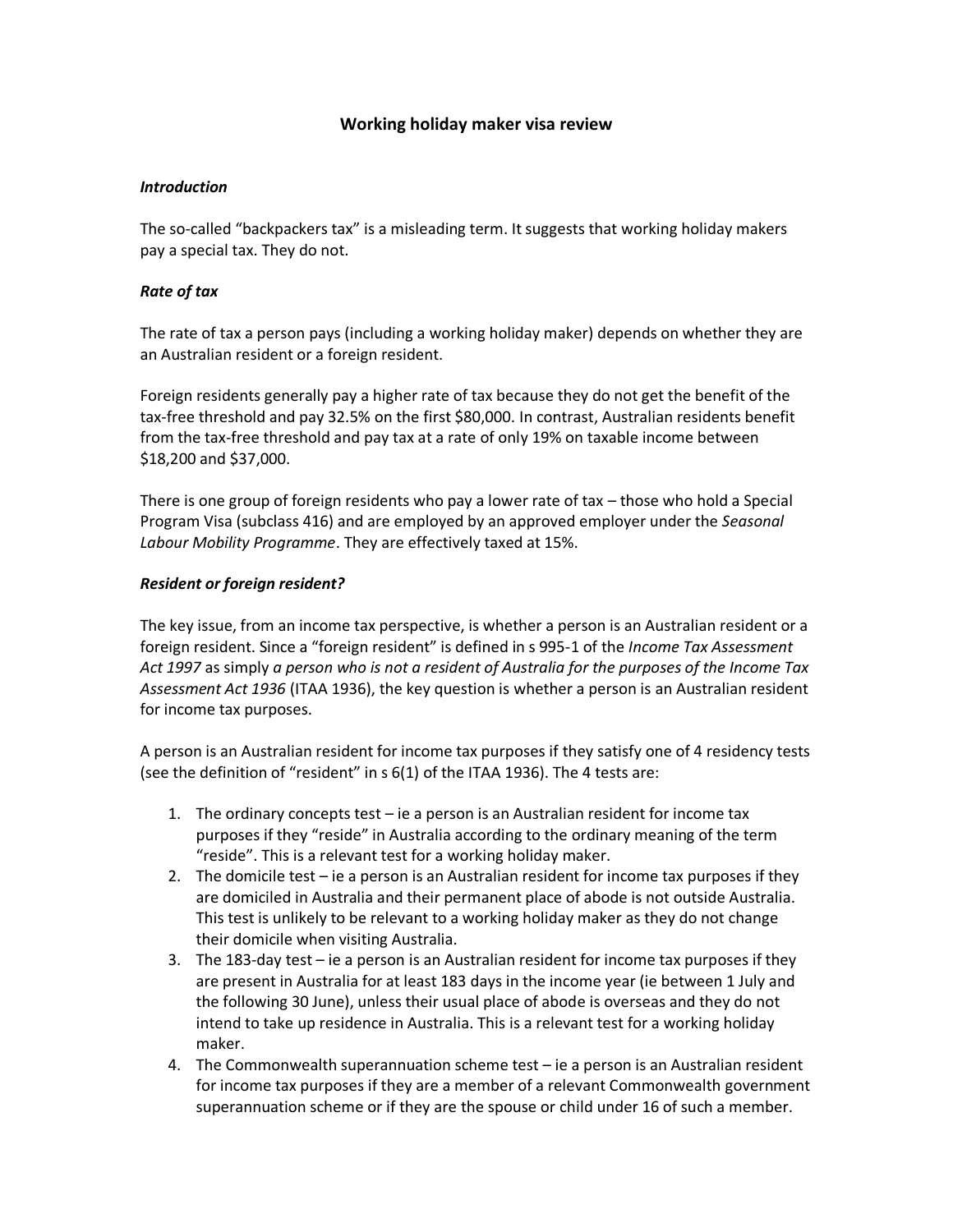This test is unlikely to be relevant to a working holiday maker as they are unlikely to be a member of a relevant Commonwealth government superannuation scheme (or the spouse of such a member).

## *Ordinary concepts test*

Whether a person "resides" in Australia according to the ordinary meaning of that term (and thus is an Australian resident for income tax purposes) depends on whether their behaviour over a considerable period of time (generally 6 months minimum) has the degree of continuity, routine or habit that is consistent with "residing" in Australia. Relevant factors include:

- the person's living arrangements;
- the purpose and duration of their visit to Australia;
- the extent of business/employment ties with Australia;
- the extent of family and social ties with Australia;
- ownership of real estate in Australia;
- the location of other assets and personal effects;
- where bank accounts are maintained; and
- the nationality and citizenship of the individual.

For further reading on this topic, see paragraph [2 060] of the *Australian Tax Handbook 2016* (published by Thomson Reuters).

Whether a person is an Australian resident under this test is a question of fact and thus each case must be judged on its merits. Some working holiday makers may be able to establish residency – one cannot state with certainty that every working holiday maker fails to satisfy this test.

## *The 183-day test*

As most working holiday makers are present in Australia for at least 183 days during the income year, the key question is whether their usual place of abode is outside Australia (and they do not intend to take up residence). The test actually requires the Commissioner of Taxation to be satisfied that the person's usual place of abode is outside Australia.

The usual place of abode of a working holiday maker is likely to be outside Australia – and therefore they will not be an Australian resident under this test. This is exemplified by 3 Administrative Appeal Tribunal cases in 2015 – *Re Clemens and FCT* [2015] AATA 124, *Re Jaczenko and FCT* [2015] AATA 125 and *Re Koustrup and FCT* [2015] AATA 126. However, each case must be decided on its own facts and, in certain circumstances, a visiting working holiday maker may be a resident of Australia under the 183-day test.

For further reading on this topic, see paragraph [2 080] of the *Australian Tax Handbook 2016* (published by Thomson Reuters).